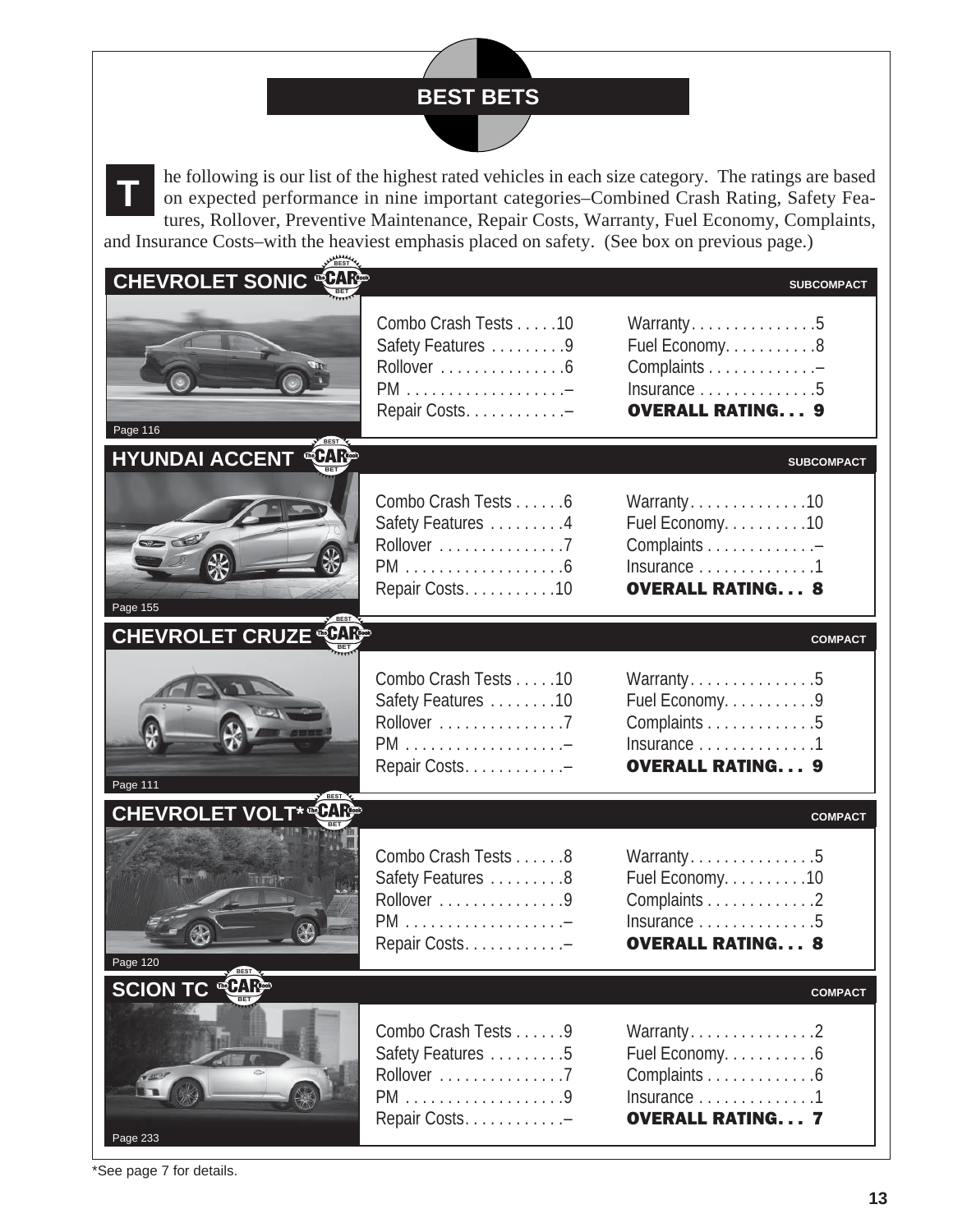| <b>TOYOTA PRIUS CARP</b><br>Page 251   | Combo Crash Tests 9<br>Safety Features 7<br>Rollover 6<br>Repair Costs. -          | <b>COMPACT</b><br>Warranty2<br>Fuel Economy. 10<br>Complaints 1<br>Insurance 3<br><b>OVERALL RATING 7</b>           |
|----------------------------------------|------------------------------------------------------------------------------------|---------------------------------------------------------------------------------------------------------------------|
| <b>BMW 5 SERIES CARE</b>               |                                                                                    | <b>INTERMEDIATE</b>                                                                                                 |
| Page 96                                | Combo Crash Tests 8<br>Safety Features 9<br>Rollover 9<br>PM 10<br>Repair Costs. 2 | Warranty10<br>Fuel Economy. 5<br>Complaints 1<br>Insurance $\dots\dots\dots\dots\dots5$<br><b>OVERALL RATING 9</b>  |
| <b>BUICK LACROSSE CARE</b>             |                                                                                    | <b>INTERMEDIATE</b>                                                                                                 |
| Page 102                               | Combo Crash Tests 10<br>Safety Features 7<br>Rollover 7<br>Repair Costs. 4         | Warranty7<br>Fuel Economy. 8<br>Complaints 3<br>Insurance 10<br><b>OVERALL RATING 9</b>                             |
| <b>CADILLAC CTS CARE</b>               |                                                                                    | <b>INTERMEDIATE</b>                                                                                                 |
| Page 105                               | Combo Crash Tests 10<br>Safety Features 8<br>Rollover 8<br>Repair Costs2           | Warranty7<br>Fuel Economy. 3<br>Complaints 5<br>Insurance $\dots\dots\dots\dots\dots5$<br><b>OVERALL RATING 7</b>   |
| <b>HONDA ACCORD CARE</b>               |                                                                                    | <b>INTERMEDIATE</b>                                                                                                 |
| Page 144                               | Combo Crash Tests 8<br>Safety Features 4<br>Rollover 9<br>Repair Costs. 9          | Warranty1<br>Fuel Economy. 7<br>Complaints 4<br>Insurance $\dots\dots\dots\dots$ 8<br><b>OVERALL RATING 8</b>       |
| <b>COARGO</b><br><b>HYUNDAI SONATA</b> |                                                                                    | <b>INTERMEDIATE</b>                                                                                                 |
|                                        | Combo Crash Tests 9<br>Safety Features 6<br>Rollover 9<br>Repair Costs10           | Warranty10<br>Fuel Economy. 8<br>Complaints 1<br>Insurance $\dots\dots\dots\dots\dots$ 3<br><b>OVERALL RATING 9</b> |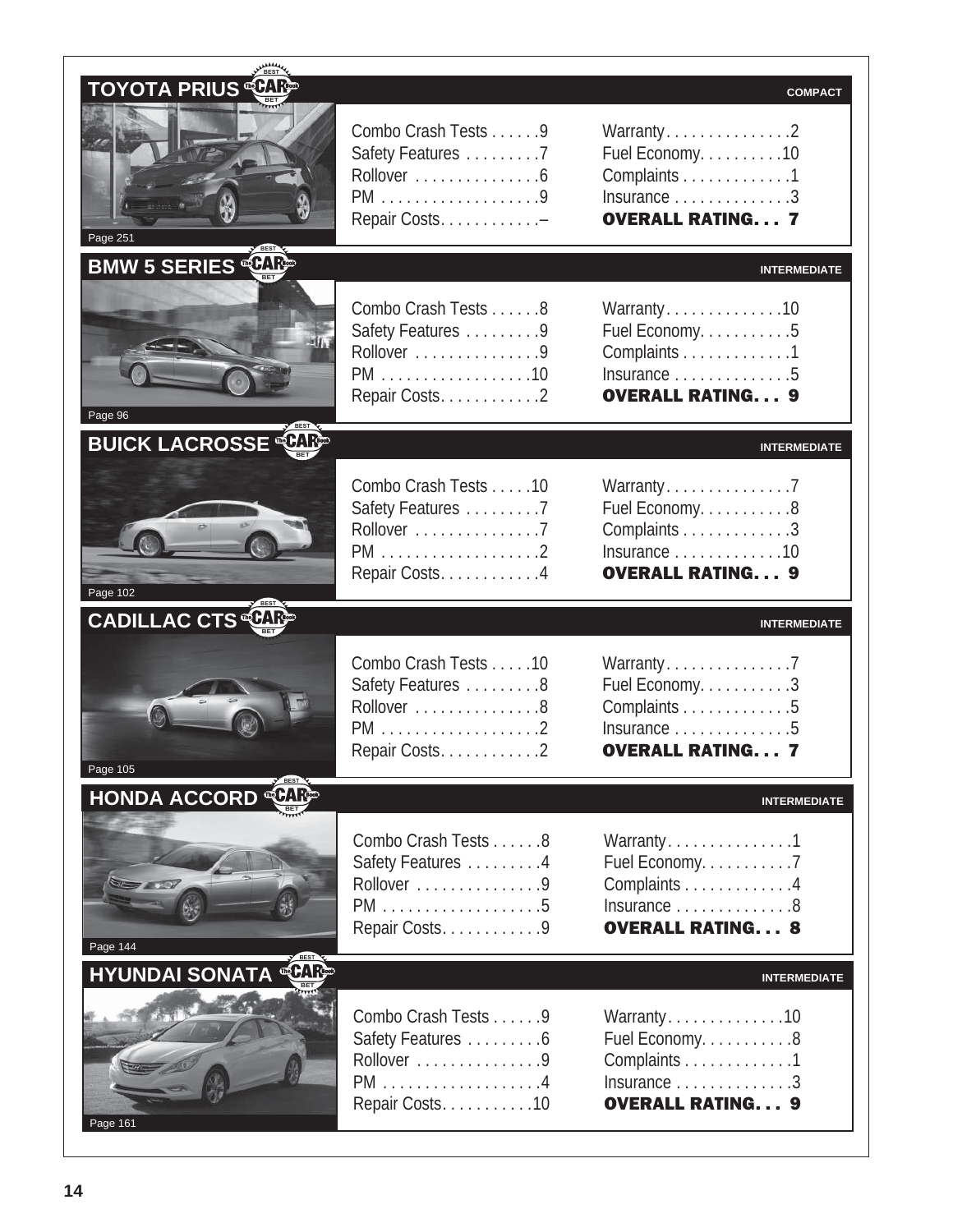| KIA OPTIMA <b>CHIP</b>               |                                                                                    | <b>INTERMEDIATE</b>                                                                                               |
|--------------------------------------|------------------------------------------------------------------------------------|-------------------------------------------------------------------------------------------------------------------|
| Page 178                             | Combo Crash Tests 9<br>Safety Features 4<br>Rollover 9<br>Repair Costs. 9          | Warranty8<br>Fuel Economy. 7<br>Complaints 2<br>Insurance 1<br><b>OVERALL RATING 8</b>                            |
| MAZDA 6 CHIP<br>Page 199             | Combo Crash Tests 6<br>Safety Features 2<br>Rollover 8<br>Repair Costs. 8          | <b>INTERMEDIATE</b><br>Warranty2<br>Fuel Economy. 6<br>Complaints 9<br>Insurance 5<br><b>OVERALL RATING 7</b>     |
| <b>TOYOTA CAMRY</b>                  |                                                                                    | <b>INTERMEDIATE</b>                                                                                               |
| H3<br>Page 246                       | Combo Crash Tests 8<br>Safety Features 8<br>Rollover 8<br>PM 10<br>Repair Costs. 6 | Warranty2<br>Fuel Economy. 8<br>Complaints -<br>Insurance $\dots\dots\dots\dots 8$<br><b>OVERALL RATING 10</b>    |
|                                      |                                                                                    |                                                                                                                   |
| <b>VOLKSWAGEN PASSAT</b>             |                                                                                    | <b>INTERMEDIATE</b>                                                                                               |
| Page 263                             | Combo Crash Tests 10<br>Safety Features 3<br>Rollover 7<br>Repair Costs7           | Warranty8<br>Fuel Economy. 6<br>Complaints -<br>Insurance 5<br><b>OVERALL RATING 9</b>                            |
| <b>INFINITI M CARE</b>               |                                                                                    | <b>LARGE</b>                                                                                                      |
| Page 168                             | Combo Crash Tests 5<br>Safety Features 7<br>Rollover 7<br>Repair Costs. 6          | Warranty7<br>Fuel Economy. 3<br>Complaints 4<br>Insurance $\dots\dots\dots\dots\dots5$<br><b>OVERALL RATING 6</b> |
| <b>CARGO</b><br><b>HONDA ODYSSEY</b> |                                                                                    | <b>MINIVAN</b>                                                                                                    |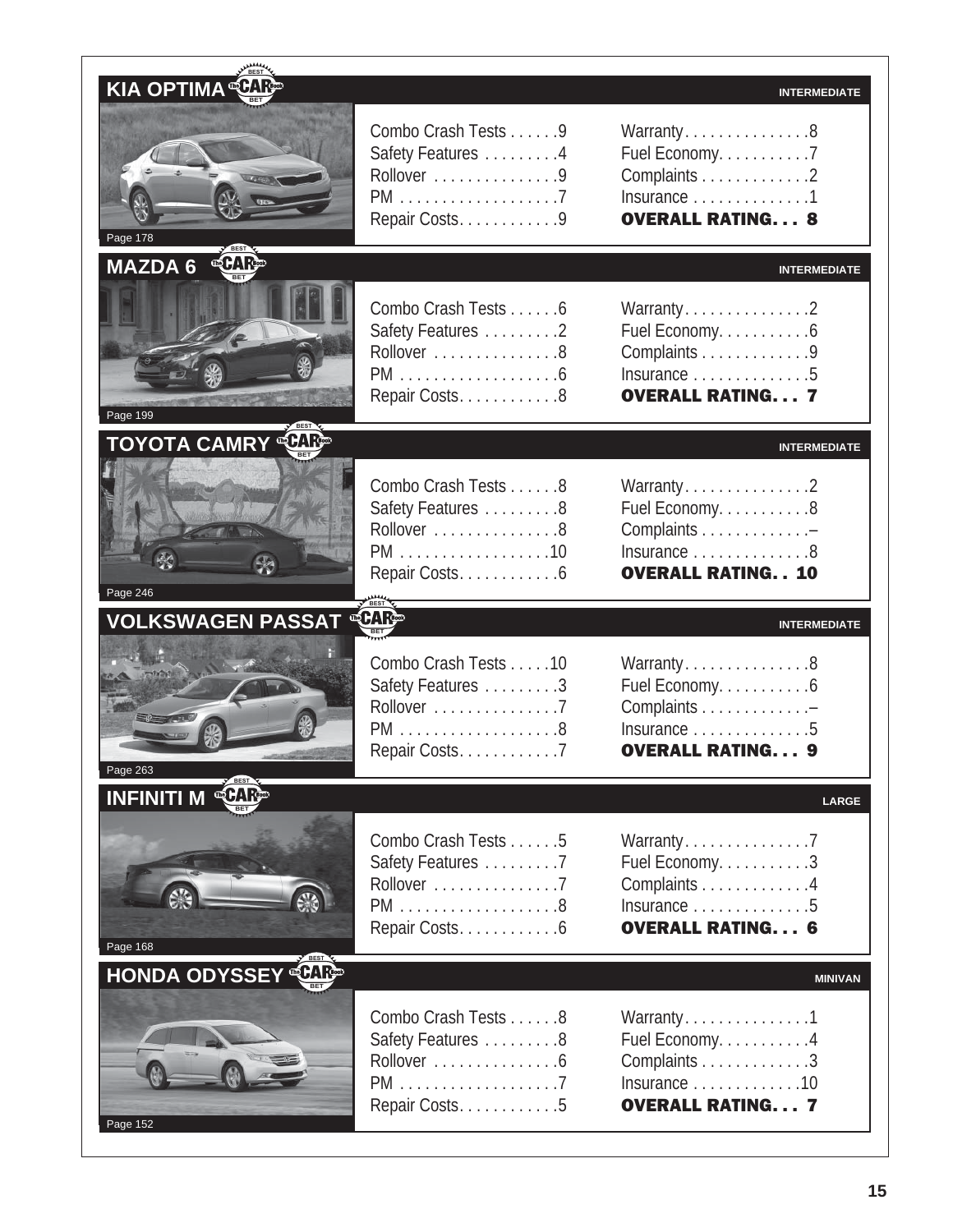| <b>HYUNDAI TUCSON CHICA</b> |                                                                            |                                                                                                                                        |
|-----------------------------|----------------------------------------------------------------------------|----------------------------------------------------------------------------------------------------------------------------------------|
| Page 162                    | Combo Crash Tests 5<br>Safety Features 6<br>Rollover 4<br>Repair Costs. 10 | <b>SMALL SUV</b><br>Warranty10<br>Fuel Economy. 6<br>Complaints 6<br>Insurance $\dots\dots\dots\dots\dots8$<br><b>OVERALL RATING 8</b> |
| <b>ACURA MDX</b>            |                                                                            | <b>MID-SIZE SUV</b>                                                                                                                    |
| Page 81                     | Combo Crash Tests 6<br>Safety Features 9<br>Rollover 5<br>Repair Costs. 6  | Warranty5<br>Fuel Economy. 2<br>Complaints 10<br>Insurance 10<br><b>OVERALL RATING 8</b>                                               |
| <b>ACURA ZDX</b>            |                                                                            | <b>MID-SIZE SUV</b>                                                                                                                    |
| Page 85                     | Combo Crash Tests 8<br>Safety Features 9<br>Rollover 6<br>Repair Costs. 5  | Warranty5<br>Fuel Economy. 2<br>Complaints -<br>Insurance $\dots\dots\dots\dots\dots8$<br><b>OVERALL RATING 8</b>                      |
| <b>BUICK ENCLAVE CAPP</b>   |                                                                            | <b>MID-SIZE SUV</b>                                                                                                                    |
| Page 101                    | Combo Crash Tests 9<br>Safety Features 7<br>Rollover 4<br>Repair Costs. 2  | Warranty7<br>Fuel Economy. 3<br>Complaints 5<br>Insurance 10<br><b>OVERALL RATING 7</b>                                                |
| <b>CADILLAC SRX</b>         |                                                                            | <b>MID-SIZE SUV</b>                                                                                                                    |
| Page 106                    | Combo Crash Tests 9<br>Safety Features 7<br>Rollover 4<br>Repair Costs. 3  | Warranty7<br>Fuel Economy. 3<br>Complaints 4<br>Insurance $\dots\dots\dots\dots\dots$ 10<br><b>OVERALL RATING 7</b>                    |
| VOLVO XC60 LARE             |                                                                            | <b>MID-SIZE SUV</b>                                                                                                                    |
|                             | Combo Crash Tests 10<br>Safety Features 8                                  | Warranty10<br>Fuel Economy. 3                                                                                                          |